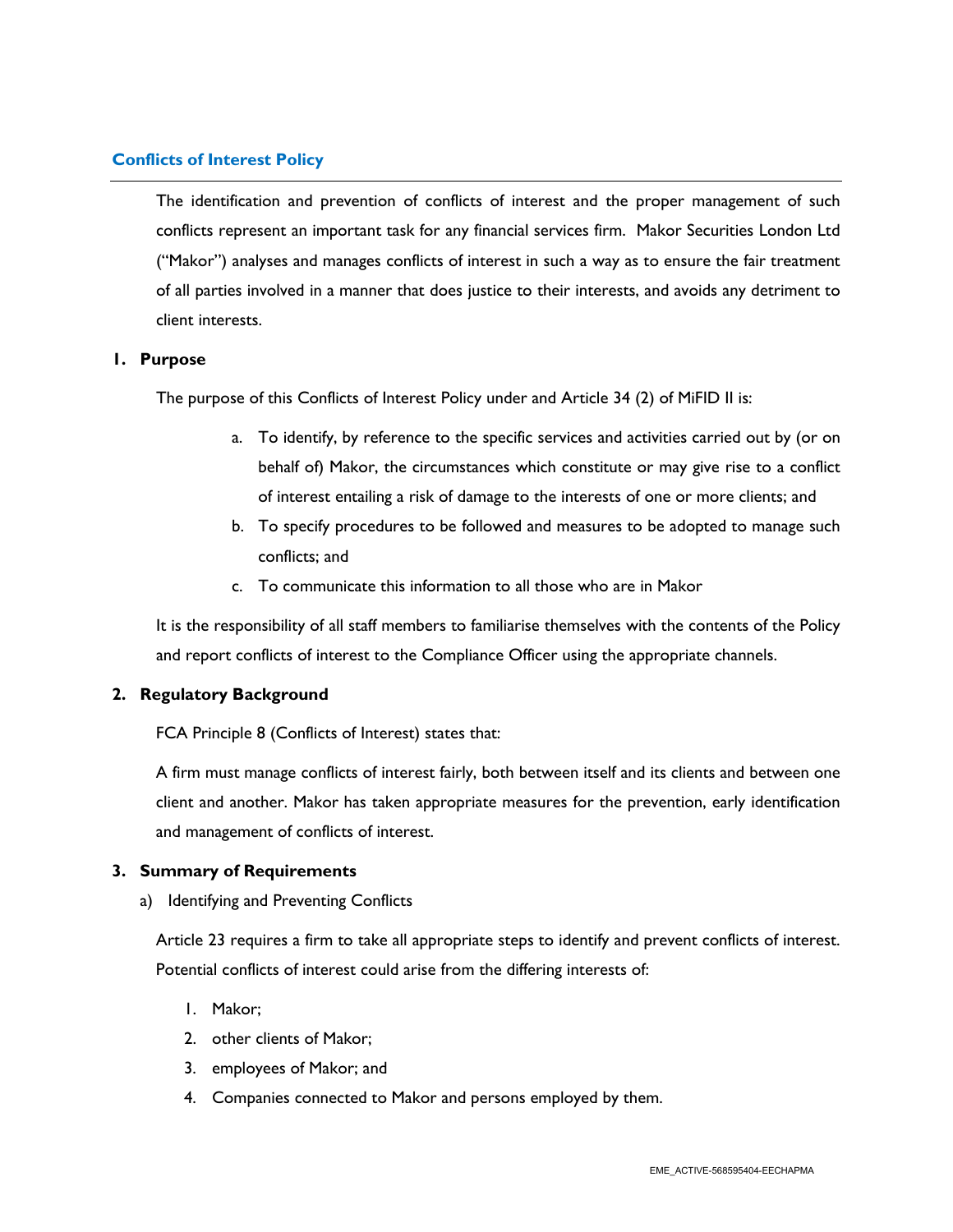# b) Types of Conflict

Article 33 of MiFID II sets out that, for the purpose of identifying the types of conflict that arise in the course of providing a service, and, where there may be a material risk of damage to the interests of a client, Makor must take into account certain issues. It must consider as a minimum, whether Makor or a relevant person or a person directly or indirectly linked by control to Makor:

- i. Is likely to make a financial gain or avoid a financial loss at the expense of the client;
- ii. Has an interest in the outcome of a service provided to the client or of a transaction carried out on behalf of the client, which is distinct from the client's interest in that outcome;
- iii. Has a financial or other incentive to favour the interest of another client or group of clients over the interests of the client;
- iv. Carries on the same business as the client;
- v. Receives or will receive from a person other than the client an inducement in relation to a service provided to the client, in the form of monies, goods or services.

In order to prevent and identify existing or potential conflicts of interest, and to resolve such conflicts in an appropriate manner, Makor has a robust compliance function that reports to its Executive Committee and has established measures which can be applied at any stage of our conflicts management process.

These measures include:

c) Segregation of functions

The senior management of Makor should, where appropriate segregate duties to avoid conflicts of interest.

d) Disclosure of conflicts to clients

Article 23 (2) of MiFID II requires that, where the arrangements made by Makor are not sufficient to ensure, with reasonable confidence, that the risk of damage to the client will be prevented a clear disclosure to the client must be made. This disclosure must:

- i. Describe, in a durable medium, the general nature and source of the conflict of interest to the client before undertaking business for the client; and
- ii. Explain the risks that arise as a result of the conflict of interests and the steps taken to mitigate these risks; and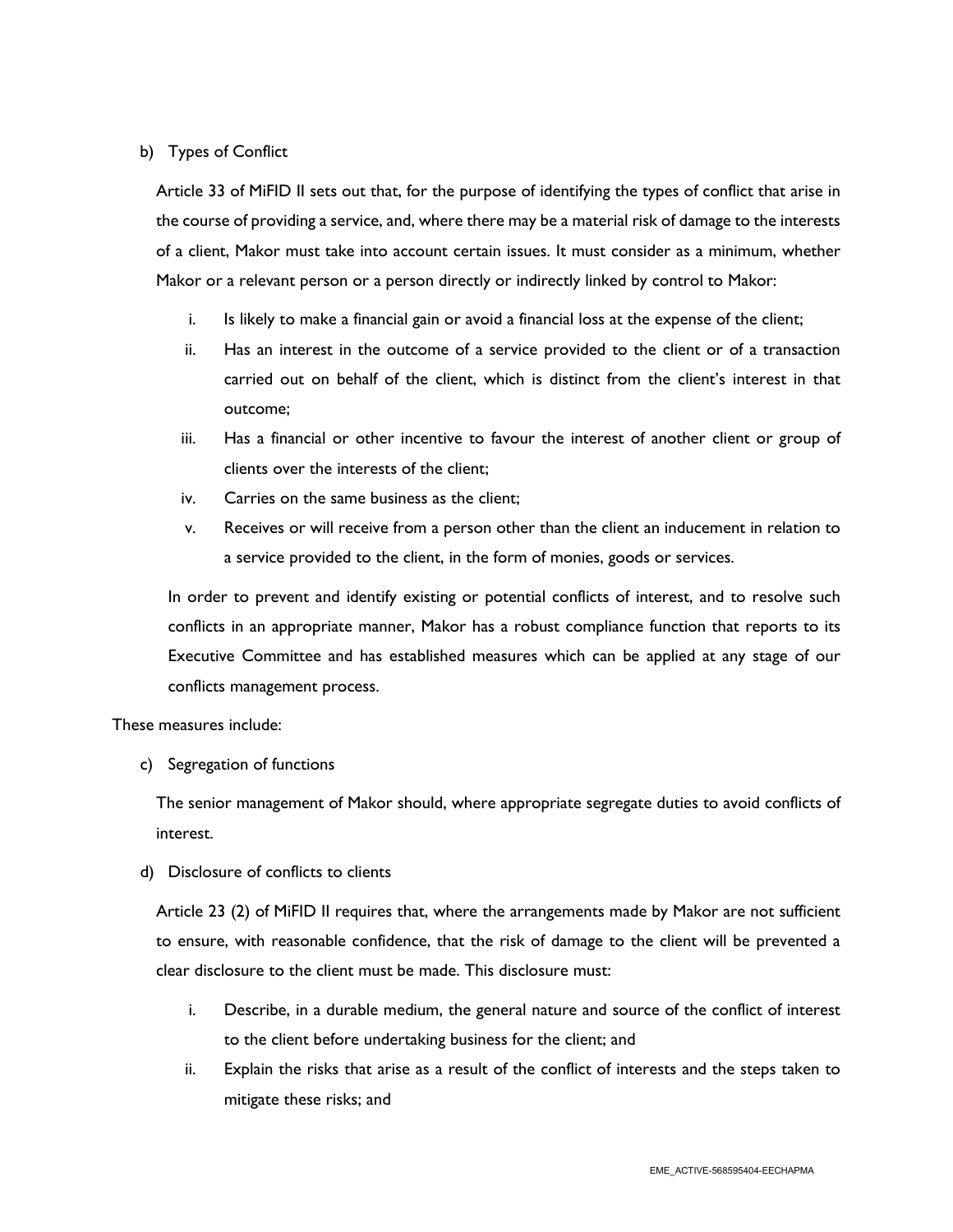iii. Provide sufficient detail to enable that client to make an informed decision in relation to the service in the context of which the conflict arises.

It is important to note that a disclosure may be made only as a matter of last resort after all other options to successfully mitigate the conflict of interest have been exhausted. Where the precautions and measures to resolve conflicts of interests described above are insufficient, Makor will disclose the conflict of interest to the customer concerned before providing services.

### Withdrawing from activities

Where disclosure is not a suitable way of resolving conflicts of interests, Makor will withdraw from acting for one or more parties to the conflict.

e) Responsibilities of Staff Members

It is the responsibility of all employees to familiarise themselves with this Policy and to report conflicts of interest to their line manager who will in turn report them to the Compliance Officer. Failure to adhere to this policy may be held to be a breach of an employee's contract.

Overall responsibility for Conflicts of Interest rests with the Board. The Compliance Officer is responsible for the day-to-day administration of the Policy.

The Compliance Officer will work with line management to identify and prevent Conflicts of Interest, record conflicts and the mitigating action in the Conflicts Register and report the situation to the Board for consideration. Additionally, the Compliance officer will ensure that this conflict of interest policy is reviewed at least annually as stipulated in Article 34 (5).

The Board, via the Compliance Officer, has responsibility for ensuring that staff are aware of the aspects of the Policy relevant to them.

All staff have a responsibility for carrying out aspects of the policy that are relevant to them.

# Internal rules

The measures described may be set out in internal guidelines on dealing with conflicts of interest which are binding for all members of staff of Makor, in compliance guidelines and in other internal handbooks. All arrangements are checked regularly by the Compliance Officer to ensure they are being adhered to, are effective, and are adjusted where necessary.

• Employee transactions

The employee personal account dealing rules set out restrictions for personal transactions in financial instruments by Makor employees for their own account. Employee transactions also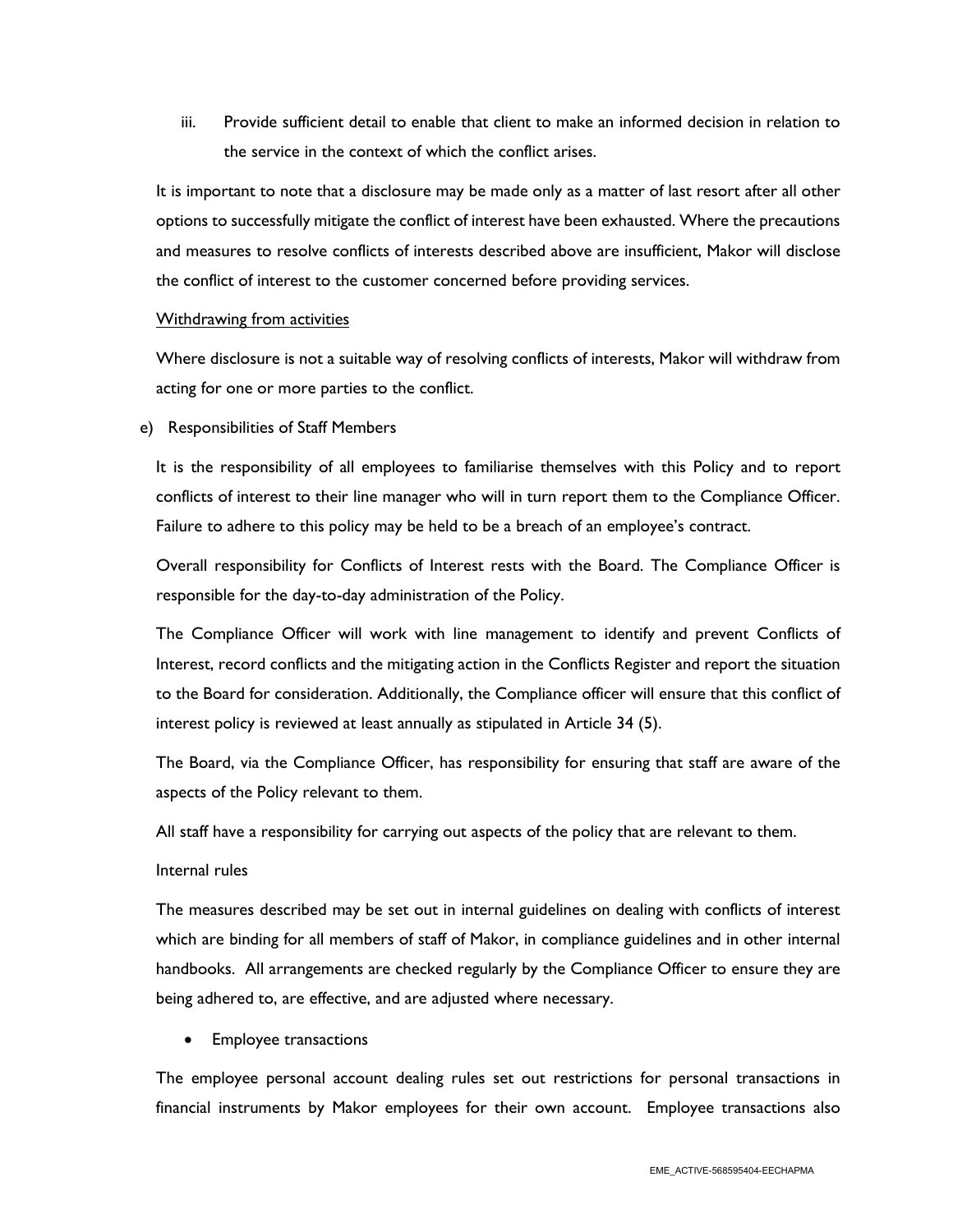include transactions carried out by third parties on behalf of or for the account of an employee.

• Accepting and giving gifts

There are policies and procedures in place governing accepting and giving gifts and financial advantages which sets out the requirement to report and seek approval for gratuities or benefits received in connection with doing business. Employees are not permitted to accept such gratuities or benefits above a set minimal level without the prior approval of Makor's Compliance Officer. Employees are also not allowed to demand from or grant to customers or business partners any personal gratuities or benefits such as personal discounts, cash or gifts equivalent to cash in any amount as part of their business activities

# **4. Situations in which Conflicts of Interest could arise**

The purpose of this section is to set out typical situations in which conflicts of interest may arise and are managed in the course of Makor's day-to-day business, so that employees are better equipped to identify, report and assist in eliminating or managing conflicts.

a) Potential misuse of information

### *Potential conflict*

Members of staff of Makor may come into possession of material non-public information. The improper use of such information by staff members could cause a conflict with the interests of Makor's clients, or between the interests of Makor's clients, and may also be unlawful.

### *Method of managing/avoiding conflict*

Makor manages these risks by maintaining and following policies and procedures to prevent the misuse of material non-public information. These procedures have been designed to prevent and detect any insider trading, taking into account the nature of Makor's business and the instruments typically traded. Makor has also implemented procedures to manage the risks of Insider Dealing, including using the Compliance Department as a "Gatekeeper" to clear any Inside Information based conflicts, the use of restricted/Insider Lists and deal monitoring.

b) Inappropriate flow of information

### *Potential conflict*

In relation to article 34 (3) a conflict of interest could occur where there is an inappropriate flow of information between relevant persons within separate areas of the business who should be acting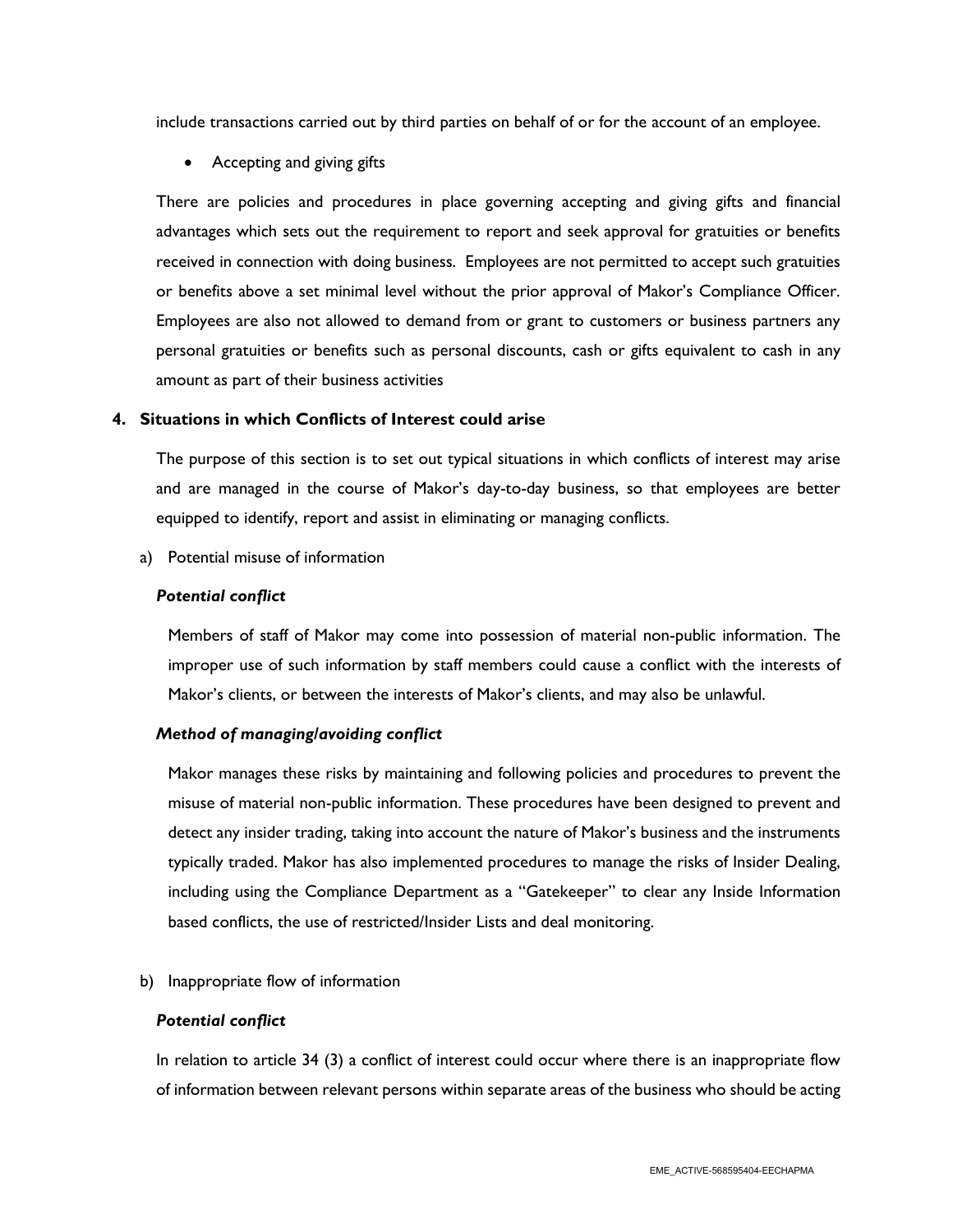independently and where the absence of this independence could be detrimental to the client.

### *Method of managing/avoiding conflict*

Makor has procedures in place to control the inappropriate flow of information. Whereby:

- If relevant persons who provide services to, or carry out activities for, clients who represent interests that may conflict with other clients or those of Makor, then they are supervised effectively and separately;
- There is no direct link between the remuneration of a relevant person and the remuneration of a separate relevant person engaged in a different activity where a conflict of interest may arise in relation to those activities;
- No person may exercise inappropriate influence over the way in which a relevant person carries out investment or ancillary services or activities;
- c) Personal Account Dealing ("PAD")

### *Potential conflict*

Makor's staff members may engage in the trading of securities or other instruments for their own account. Such trading activities may put those employees and officers, or Makor, in conflict with the interests of Makor's clients (for example, by having a personal interest in a transaction with a client, or by front-running transactions with clients).

### *Method of managing/avoiding conflict*

Makor manages this potential conflict of interest by maintaining a PAD Policy which has been formulated in accordance with relevant FCA Rules.

### d) Inducements

# *Potential conflict*

The giving or receiving of gifts, entertainment, or any other form of gratuity or hospitality by or to Makor's staff members may create the appearance of a lack of impartiality and may lead to a potential conflict between the interests of the donor /done and the interests of the clients.

### *Method of managing/avoiding conflict*

Staff members are prohibited from giving to and accepting from clients, potential clients, or other third parties' gifts and entertainment of above the specified threshold.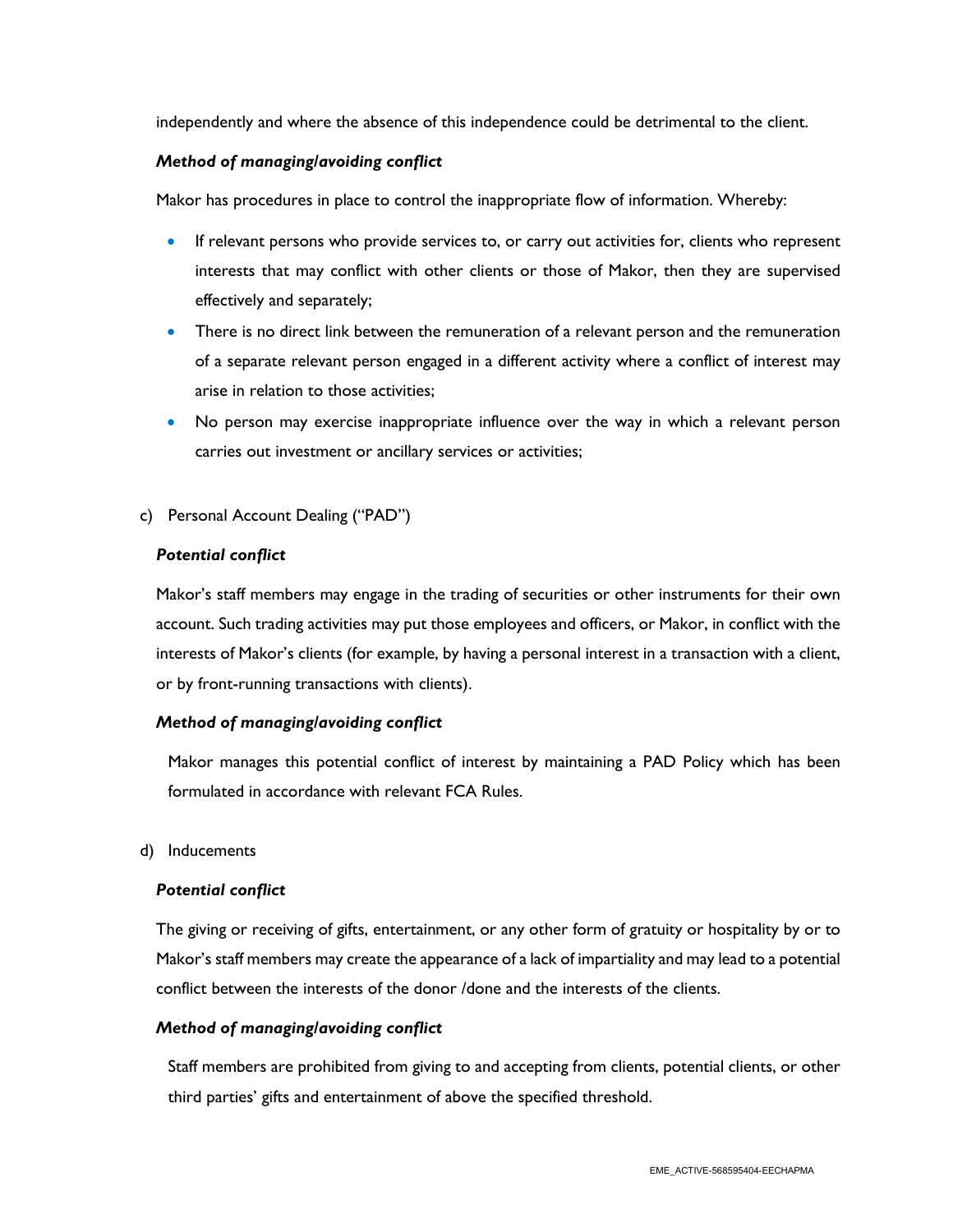### e) Outside Business Interests

### *Potential conflict*

Makor's staff members may hold outside business interests, such as directorships or shareholdings, in service providers or other firms. Makor has identified that such outside business interests or investments could cause a potential conflict between the personal interest of the relevant member of staff and the interests of Makor's clients.

# *Method of managing/avoiding conflict*

Staff members must inform the Compliance Officer about their outside business interests. The Compliance Officer must approve any such interests and will maintain a record of them.

f) Introducing Fees, Commissions or Rebates

### *Potential conflict*

From time to time, Makor may pay introduction fees to third party introducing brokers ("Introducers") assessed with reference to executed transactions.

### *Method of managing/avoiding conflict*

All agreements with Introducers are conformed to the requirements of COBS 2.3 and 2.3A and full disclosure of the existence of any introduction fee, commission or rebate is provided to the client.

Further, Makor does not work with Introducers who exercise discretion/trading authority on behalf of their clients, thereby mitigating the risk of conflict arising between the interests of the client and the discretionary manager/broker as typified by account churning.

Makor does not accept commission or other payments from market markers or liquidity providers for orders sent to them on behalf of a client unless Makor is acting as an inter-dealer broker, or in a like role, arranging transactions where neither party relies on Makor or has the expectation that it would be acting in their best interests.

g) Group Conflicts

# *Potential conflict*

Other members of the Makor Group may have client relationships that could create a conflict of interest.

# *Method of managing/avoiding conflict*

The Compliance Officer keeps a list of group companies and informs management if any potential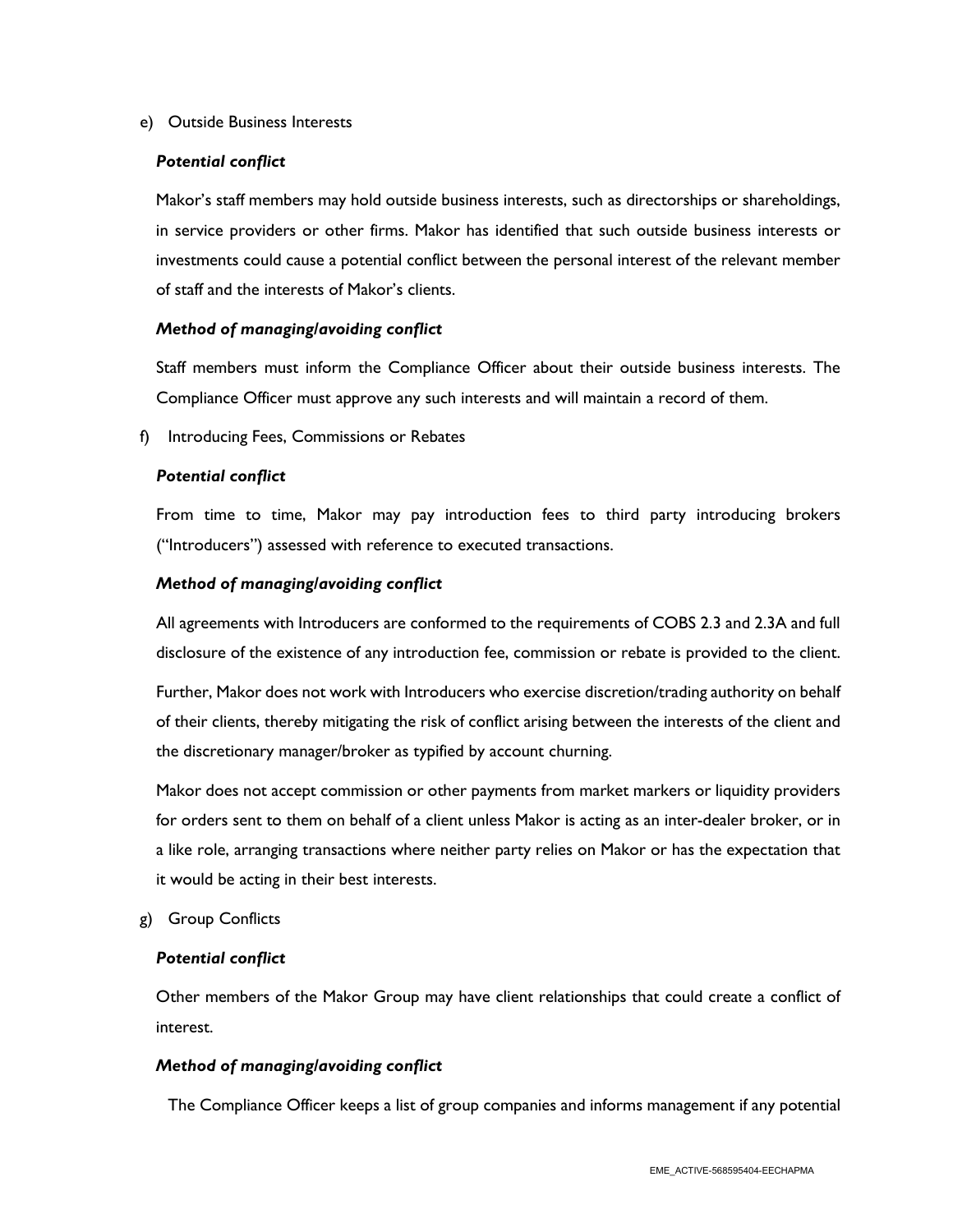conflicts may arise

h) Research

Makor manages any risk in terms of potential conflict in this area by (i) only producing nonindependent research based on information in the public domain; (ii) ensuring all non-independent research is pre-approved by the Compliance Officer to ensure compliance with MiFID Org Regulations Articles 36 and 37 and cOBS 12.2 (in particular with regard to labelling and disclosure that the research is non-independent); (iii) distributing non-independent research to all clients simultaneously; and (iv) prohibiting dealing on behalf of any client with reference to any nonindependent research before it is disseminated to clients generally. It is a provision of Makor's PAD policy that employees are not permitted to deal with reference to Makor research before it is disseminated to clients.

# **5. Arrangements for managing conflicts**

- **a) Governance** 
	- Makor has robust governance arrangements. Key business decisions are taken by the Board and are recorded.
	- The Compliance Officer reports directly to the Board.
	- Makor has in place rules governing employee conduct, including Personal Account Dealing ("PAD") rules, which control and mitigate conflicts of interest. It also maintains a Conflicts of Interest Register.

### **b) Reporting Lines**

Makor has defined and clear reporting lines. An organisational chart is maintained by the Compliance Officer.

### **c) Segregation of Functions**

Duties are segregated as appropriate, to avoid conflicts of interest wherever possible. These duties are set out in job descriptions, procedure manuals and organisational charts. Ensuring these duties remain segregated is the responsibility of line managers, as advised by the Compliance Officer.

### **d) Disclosure of Personal Conflicts**

Employees and owners are required to disclose conflicts of interest. Employees will disclose any conflicts of interest to their line manager who in turn will inform the Compliance Officer. Owners will disclose any conflicts directly to the Compliance Officer. The Compliance Officer will record in the appropriate register and inform the Board of any action taken.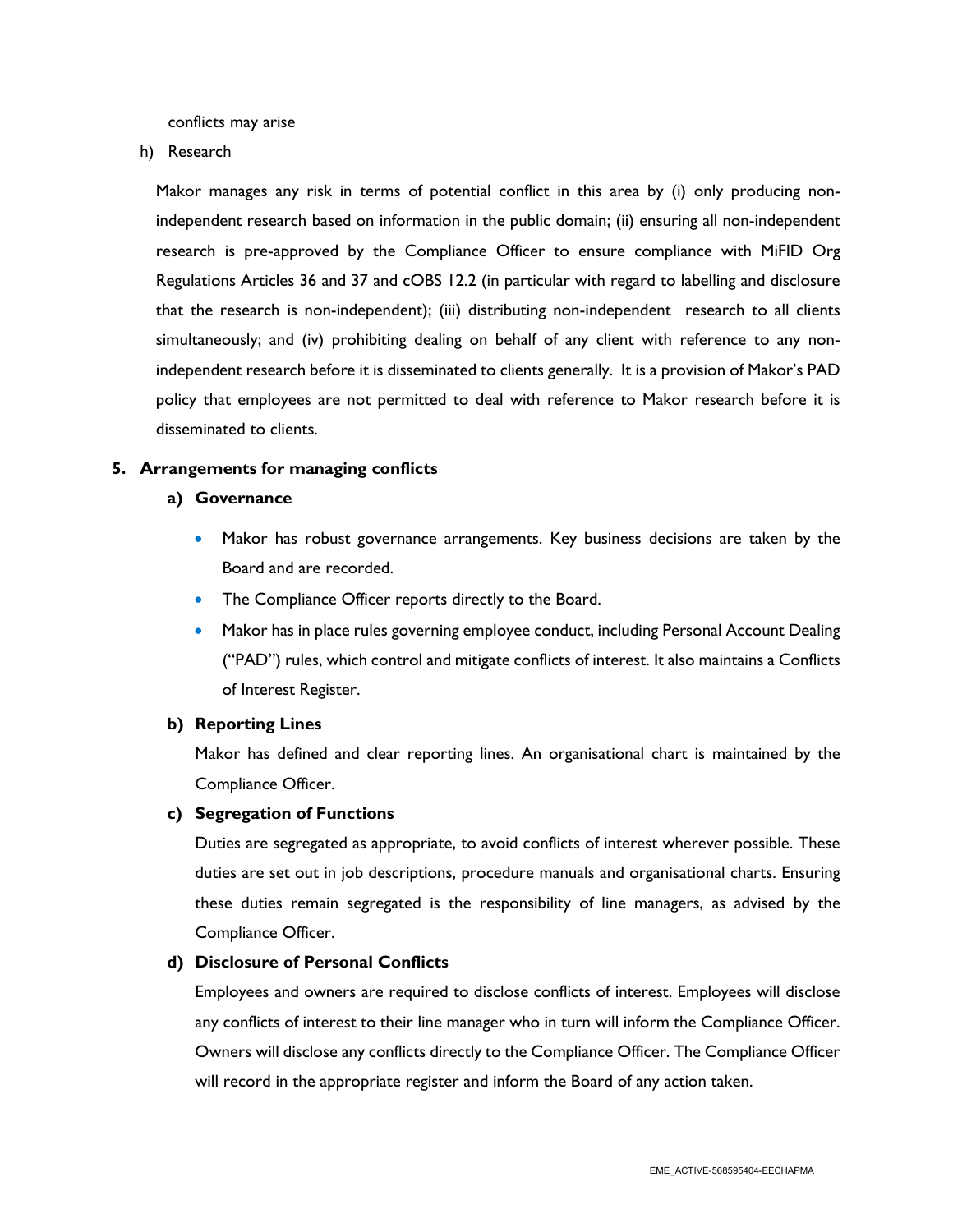### **e) Disclosure to Clients**

If Makor's arrangements to manage a conflict of interest are not sufficient to ensure, with reasonable confidence, that the risk of damage to that client's interests is prevented, Makor will inform the client, in a durable medium, of the general nature and/or source of the conflict in such a way that an informed decision can be made by that client before business is undertaken.

### **f)** MakorMakor**Inducements**

Staff members are prohibited from giving to and accepting from clients, potential clients or other third parties gifts and entertainment of above the specified threshold.

### **g) Recruitment**

When new employees are taken on, their fitness and propriety is considered by the Compliance Officer as part of the recruitment process, as well as their technical and, where relevant, managerial ability. Suitable background checks are made and references are taken up.

# **h) Training**

Compliance training to address conflicts of interest forms part of the annual training needs analysis. The Compliance Officer ensures that appropriate training is devised and delivered.

# **i) Compliance and Procedures Manuals**

Systems and controls are documented in the compliance and procedures manuals. These are reviewed at least annually to ensure they are fit for purpose. The reviewer is appointed by the Board.

### **j) Management Information**

Management information relevant to identifying conflicts is reviewed by the Compliance Officer. Conflicts checks are undertaken when Makor is taking on new clients or accepting new business from existing clients.

### **k) Verifying Compliance**

Verification of compliance with these policies will be undertaken by the Compliance Officer as part of an annual compliance review. The Compliance Officer will have responsibility for reviewing compliance with the policy on an annual basis and will report formally to the Board.

### **l) Remuneration**

**m)** Makor's remuneration policy is designed to avoid rewarding behaviour that may lead to the disadvantage of its clients.

# **n) Record of conflicts**